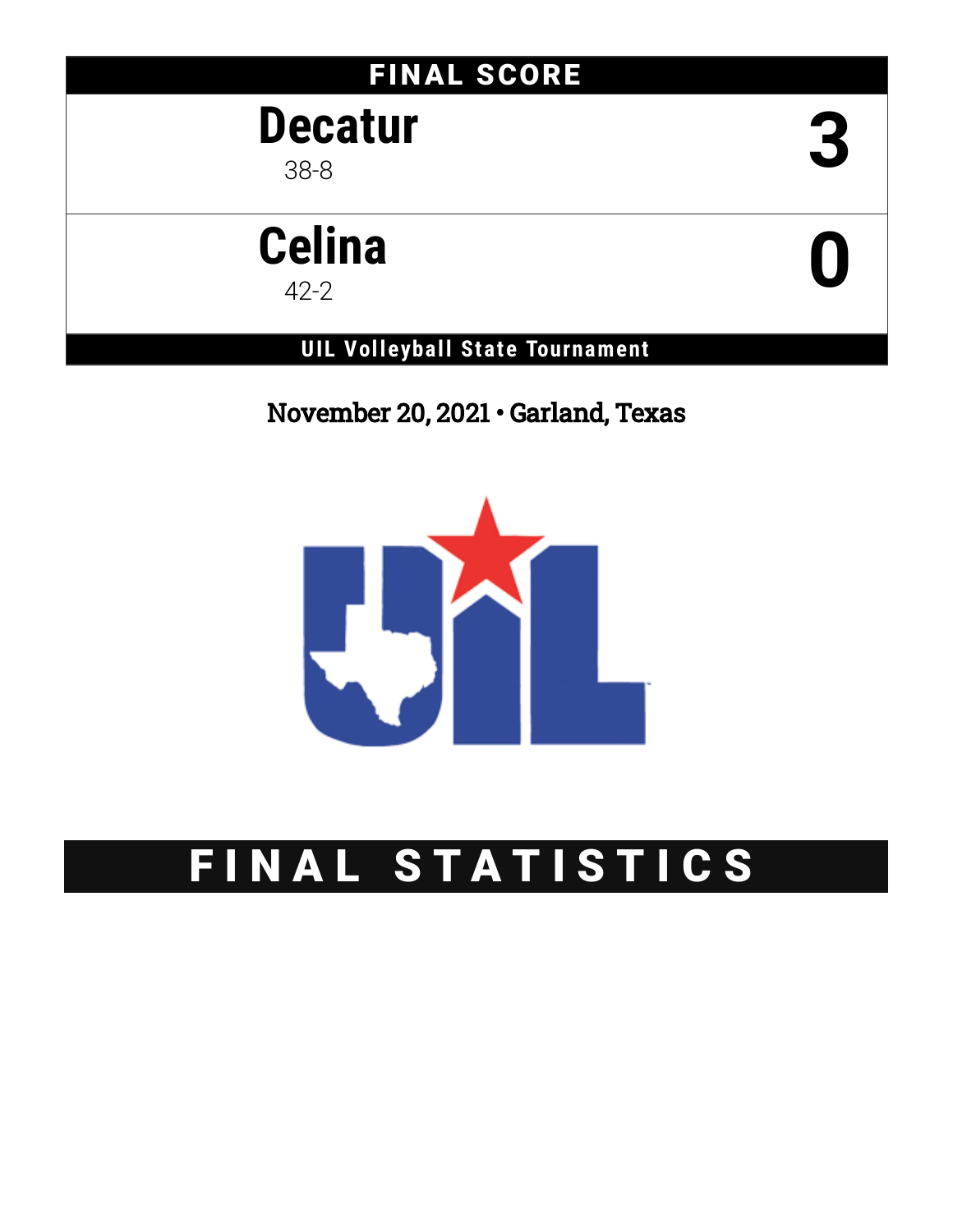#### **Official Volleyball Box Score (Final) Decatur vs Celina November 20, 2021 at Garland, Texas**



#### **Decatur (38-8) -- 3**

|    |                        |    |               |          | <b>Attack</b> |            |                | <b>Serve</b> |    |              |     |    | <b>Block</b> |    |            |            |
|----|------------------------|----|---------------|----------|---------------|------------|----------------|--------------|----|--------------|-----|----|--------------|----|------------|------------|
| ## | <b>Decatur</b>         | s  | κ             | Е        | TA            | <b>Pct</b> | Astl           | <b>SA</b>    | SE | <b>RE</b>    | Dig | BS | <b>BA</b>    | BE | <b>BHE</b> | <b>Pts</b> |
| 22 | Jentry Lamirand        | 3  | 18            |          | 31            | .516       |                | 0            |    | 0            | 8   | 2  | 3            |    |            | 21.5       |
| 3  | Kaylee Peterson        | 31 | 14            |          | 29            | .414       |                | 0            |    | 0            | 8   |    | $\Omega$     |    | 0          | 14.0       |
| 2  | Kota Hartman           |    | 11            |          | 37            | .243       |                | 0            |    | 0            | 13  |    | 2            |    | 0          | 12.0       |
|    | Gracie Trulson         |    | 5.            |          | 11            | .364       | 0              | $\Omega$     | 0  | 0            |     |    | $\Omega$     | 0  | 0          | 5.0        |
| 12 | <b>Bayli Miller</b>    |    | 3             | $\Omega$ | 8             | .375       | 43             |              |    | 0            | 13  |    |              |    |            | 4.5        |
| 4  | Grace Lowery           |    | $\mathcal{P}$ |          | 9             | .111       | 0              | $\Omega$     | 0  | $\Omega$     | 4   |    |              |    | 0          | 2.5        |
|    | Hannah Smith           |    |               | $\Omega$ |               | 1.000      |                | 0            |    | 0            | 0   |    | $\Omega$     | 0  | 0          | 1.0        |
| 9  | <b>Meredith Shults</b> | 3  | 0             | $\Omega$ |               | .000       | 0 <sub>1</sub> |              | 0  | $\mathbf{0}$ | 5   |    | $\Omega$     | 0  | 0          | 1.0        |
| 14 | Morgan Hammer          | 3  | 0             | $\Omega$ |               | .000       |                | $\Omega$     | 0  |              | 20  | 0  | 0            | 0  | 0          | 0.0        |
|    | Totals                 |    | 54            | 8        | 128           | .359       | 49             | 2            |    |              | 72  |    |              | 3  |            | 61.5       |

#### **TOTAL TEAM BLOCKS: 5.5 SIDEOUT PCT: 70.5% POINT SCORING PCT: 59.5%**

| <b>Team Attack By Set</b> |    |  | <b>GAME SCORES</b> |      |             |    | <b>Records:</b> |    |          |
|---------------------------|----|--|--------------------|------|-------------|----|-----------------|----|----------|
| Set                       |    |  | TA                 | Pct  | Decatur (3) | 25 | 25              | 25 | $38 - 8$ |
|                           | 19 |  | 53                 | .302 | Celina (0)  | 23 | 10              | 10 | $42 - 2$ |
| ົ<br>∠                    | 19 |  | 37                 | .459 |             |    |                 |    |          |
| 3                         | 16 |  | 38                 | .342 |             |    |                 |    |          |

#### **Celina (42-2) -- 0**

|                |                |                |              |    | <b>Attack</b> |                   |     | <b>Serve</b> |           |                 |                 |          | <b>Block</b> |                |            |      |
|----------------|----------------|----------------|--------------|----|---------------|-------------------|-----|--------------|-----------|-----------------|-----------------|----------|--------------|----------------|------------|------|
| ##             | Celina         | s              | Κ            | Е  | <b>TA</b>     | Pct I             | Ast | <b>SA</b>    | <b>SE</b> | RE <sub>1</sub> | Dig             | BS       | <b>BA</b>    | BЕ             | <b>BHE</b> | Pts  |
| 5              | Lexi Manning   | 3              | 12           |    | 37            | .216              |     | 0            | 0         | 0               | 3               |          |              |                | 0          | 12.5 |
|                | Ryan McCoy     | 3              | 6            |    | 24            | .167              | 0   | 0            | 0         | 0               | C<br>∠          | $\Omega$ |              | 0              | 0          | 6.5  |
| 9              | Megan Hodges   | 3              | 5            |    | 37            | .027              | 14  |              | 2         | 0               | 17              |          |              |                | 0          | 6.0  |
| 8              | Payton Grubbs  | 3 <sup>1</sup> | 3            |    |               | .286              | 0   | 0            | 0         | $\mathbf 0$     | 0               | $\Omega$ |              |                | 0          | 3.5  |
| 13             | Aubrey Lambert | 3              | 3            | 3  | 20            | .000              |     | 0            | 0         | 0               | 3               |          | O            | 0              | 0          | 3.0  |
| $\overline{4}$ | Lily Neidhart  | 3              | <sup>0</sup> |    | 2             | $-.500$           | 11  | 0            | 0         | 0               | 5               |          | $\Omega$     | 0              |            | 0.0  |
| 10             | Ashley Woodrum |                | 0            |    | 4             | .000              | 0   | 0            | 0         |                 | 2               |          |              |                | 0          | 0.5  |
| 12             | Reagan Radtke  | 3              | $\Omega$     |    | $\Omega$      | .000 <sub>1</sub> | 0   | $\mathbf{0}$ | 0         |                 | 12 <sup>°</sup> |          | $\Omega$     | $\Omega$       | 0          | 0.0  |
|                | Morgan Kelley  |                | 0            |    |               | .000              | C   | 0            | 0         |                 | 13 <sub>1</sub> |          | $\Omega$     | 0              | 0          | 0.0  |
| 11             | Kinsey Murray  | 3              | $\Omega$     |    | 0             | .000 <sub>1</sub> | 0   | 0            | 0         | 0               | 5               | $\Omega$ | $\Omega$     | $\overline{0}$ | 0          | 0.0  |
|                | Totals         | 3              | 29           | 15 | 131           | .107              | 28  |              | 2         | ◠               | 62              |          |              | ົ              |            | 32   |

#### **TOTAL TEAM BLOCKS: 2.0 SIDEOUT PCT: 40.5% POINT SCORING PCT: 29.5%**

#### **Team Attack By Set**

| Set                  |    | TA | Pct  |
|----------------------|----|----|------|
| $\blacktriangleleft$ | 17 | 47 | .277 |
| $\overline{2}$       | 5  | 35 | .029 |
| 3                    |    | 49 | .000 |

Site: Culwell Center (Garland, Texas) Date:11/20/2021 - Attendance: 1471 - Time: 1:06 Referees: Steve Wohlschlager; Todd Hall; Karen Mitchell; Russell Craig;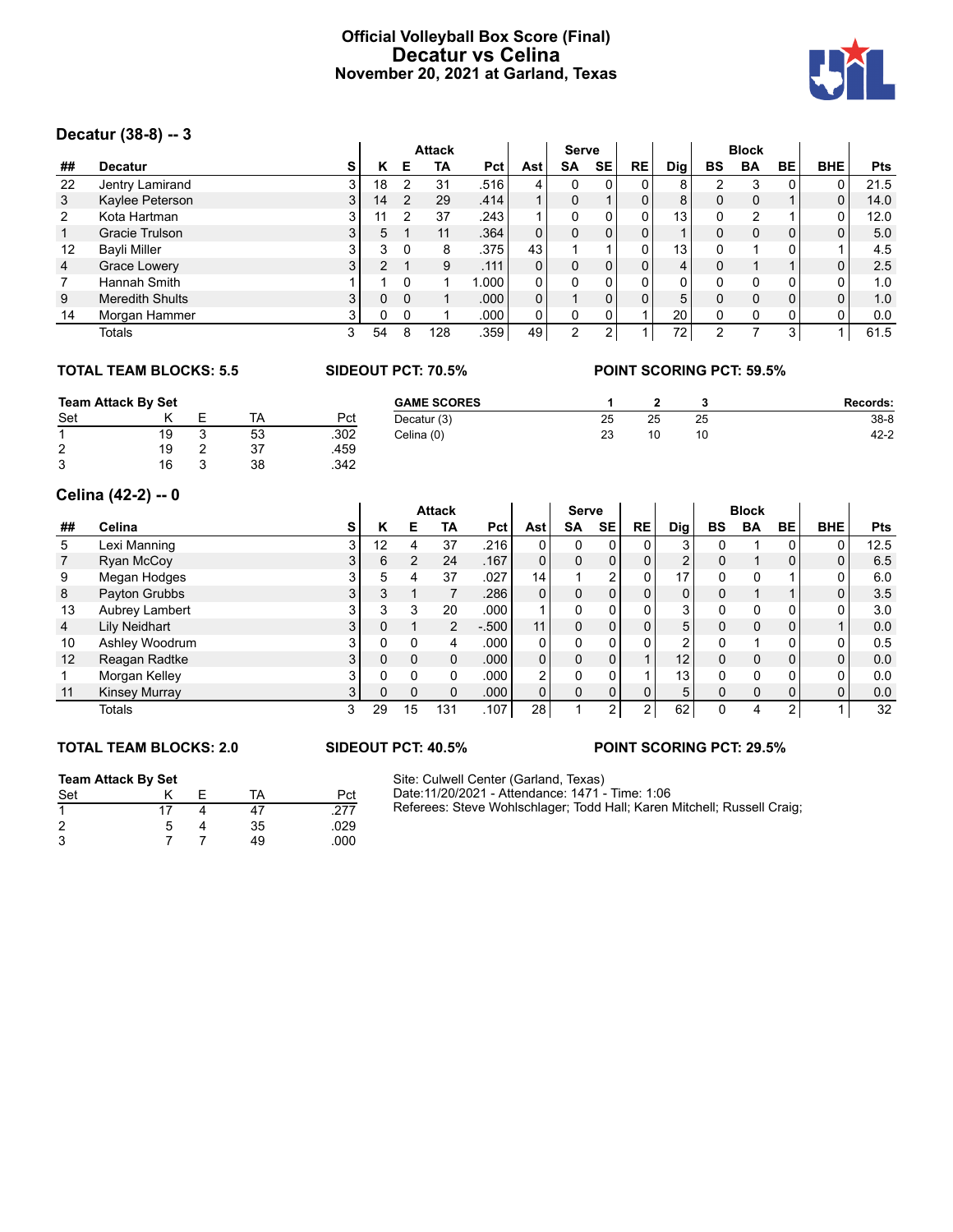#### **Celina vs. Decatur (Conference 4A Final) Play-by-Play Summary (1st set)**



### **Decatur vs Celina (11/20/2021 at Garland, Texas)**

| <b>Score</b> | Plays: Set 1                                                                                                                           | Serve                | Point               |
|--------------|----------------------------------------------------------------------------------------------------------------------------------------|----------------------|---------------------|
|              | DECATUR starters: Grace Lowery; Gracie Trulson; Jentry Lamirand; Kaylee Peterson; Bayli<br>Miller; Kota Hartman; libero Morgan Hammer. |                      |                     |
|              | CELINA starters: Reagan Radtke; Ashley Woodrum; Lexi Manning; Megan Hodges; Payton<br>Grubbs; Lily Neidhart; libero Morgan Kelley.     |                      |                     |
| $1 - 0$      | [Kaylee Peterson] Kill by Jentry Lamirand.                                                                                             |                      | S:DECATUR P:DECATUR |
| $1 - 1$      | [Kaylee Peterson] Kill by Lexi Manning (from Lily Neidhart).                                                                           |                      | S:DECATUR P:CELINA  |
|              | CELINA subs: Aubrey Lambert.                                                                                                           |                      |                     |
| $1 - 2$      | [Megan Hodges] Ball handling error by Bayli Miller.                                                                                    | S:CELINA             | P:CELINA            |
| $1 - 3$      | [Payton Grubbs] Kill by Lexi Manning (from Aubrey Lambert).                                                                            | S:CELINA             | P:CELINA            |
| $2 - 3$      | [Megan Hodges] Service error.                                                                                                          | S:CELINA             | P:DECATUR           |
| $2 - 4$      | [Bayli Miller] Kill by Lexi Manning (from Megan Hodges).                                                                               |                      | S:DECATUR P:CELINA  |
|              | CELINA subs: Ryan McCoy; Kinsey Murray.                                                                                                |                      |                     |
| $3 - 4$      | [Kinsey Murray] Kill by Kota Hartman (from Jentry Lamirand).                                                                           | S:CELINA             | P:DECATUR           |
| $3-5$        | [Jentry Lamirand] Kill by Payton Grubbs (from Megan Hodges), block error by Kota Hartman.                                              |                      | S:DECATUR P:CELINA  |
| $3-6$        | [Morgan Kelley] Kill by Aubrey Lambert (from Megan Hodges).                                                                            | S:CELINA             | P:CELINA            |
| $4-6$        | [Morgan Kelley] Kill by Kota Hartman (from Bayli Miller).                                                                              | S:CELINA             | P:DECATUR           |
| $4 - 7$      | [Morgan Hammer] Kill by Ryan McCoy (from Megan Hodges).                                                                                |                      | S:DECATUR P:CELINA  |
|              | CELINA subs: Lily Neidhart.                                                                                                            |                      |                     |
| $5-7$        | [Lily Neidhart] Kill by Kota Hartman (from Bayli Miller).                                                                              | S:CELINA             | P:DECATUR           |
| $5-8$        | [Kota Hartman] Bad set by Bayli Miller.                                                                                                |                      | S:DECATUR P:CELINA  |
|              | CELINA subs: Reagan Radtke.                                                                                                            |                      |                     |
| $6-8$        | [Reagan Radtke] Kill by Bayli Miller.                                                                                                  | S:CELINA             | P:DECATUR           |
|              | <b>DECATUR subs: Meredith Shults.</b>                                                                                                  |                      |                     |
| $7 - 8$      | [Meredith Shults] Kill by Jentry Lamirand (from Bayli Miller).                                                                         |                      | S:DECATUR P:DECATUR |
| $7-9$        | [Meredith Shults] Kill by Lexi Manning (from Lily Neidhart).                                                                           |                      | S:DECATUR P:CELINA  |
| $7 - 10$     | [Ashley Woodrum] Attack error by Kaylee Peterson.                                                                                      |                      | S:CELINA P:CELINA   |
| $8 - 10$     | [Ashley Woodrum] Kill by Kaylee Peterson (from Bayli Miller).                                                                          | S:CELINA             | P:DECATUR           |
| $9 - 10$     | [Kaylee Peterson] Kill by Jentry Lamirand (from Bayli Miller).                                                                         |                      | S:DECATUR P:DECATUR |
| $10 - 10$    | [Kaylee Peterson] Attack error by Payton Grubbs.                                                                                       |                      | S:DECATUR P:DECATUR |
| $11 - 10$    | [Kaylee Peterson] Attack error by Lexi Manning (block by Grace Lowery; Jentry Lamirand; Bayli<br>Miller).                              |                      | S:DECATUR P:DECATUR |
| $11 - 11$    | [Kaylee Peterson] Kill by Megan Hodges (from Lily Neidhart).                                                                           |                      | S:DECATUR P:CELINA  |
| $12 - 11$    | [Megan Hodges] Kill by Jentry Lamirand (from Bayli Miller).                                                                            |                      | S:CELINA P:DECATUR  |
| $13 - 11$    | [Bayli Miller] Attack error by Aubrey Lambert.                                                                                         |                      | S:DECATUR P:DECATUR |
| $13 - 12$    | [Bayli Miller] Service error.                                                                                                          |                      | S:DECATUR P:CELINA  |
|              | CELINA subs: Ryan McCoy; Kinsey Murray.                                                                                                |                      |                     |
| $13 - 13$    | [Kinsey Murray] Kill by Ryan McCoy (from Megan Hodges).                                                                                | S:CELINA             | P:CELINA            |
| $13 - 14$    | [Kinsey Murray] Kill by Ryan McCoy.                                                                                                    | S:CELINA             | P:CELINA            |
| $13 - 15$    | [Kinsey Murray] Kill by Aubrey Lambert (from Megan Hodges).                                                                            | S:CELINA             | P:CELINA            |
| $14 - 15$    | [Kinsey Murray] Kill by Kota Hartman (from Bayli Miller).                                                                              | S:CELINA             | P:DECATUR           |
|              | DECATUR subs: Gracie Trulson.                                                                                                          |                      |                     |
| $14 - 16$    | [Jentry Lamirand] Attack error by Kota Hartman.                                                                                        |                      | S:DECATUR P:CELINA  |
| $14 - 17$    | [Morgan Kelley] Kill by Ryan McCoy (from Morgan Kelley).                                                                               | S:CELINA<br>S:CELINA | P:CELINA            |
| $15 - 17$    | Timeout Decatur.                                                                                                                       | S:CELINA             | P:DECATUR           |
| $15 - 18$    | [Morgan Kelley] Kill by Gracie Trulson (from Bayli Miller).<br>[Jentry Lamirand] Kill by Ryan McCoy (from Megan Hodges).               |                      | S:DECATUR P:CELINA  |
|              | CELINA subs: Lily Neidhart.                                                                                                            |                      |                     |
| $16 - 18$    | [Lily Neidhart] Kill by Kaylee Peterson (from Bayli Miller).                                                                           | S:CELINA             | P:DECATUR           |
| 16-19        | [Kota Hartman] Attack error by Gracie Trulson (block by Ashley Woodrum; Ryan McCoy).                                                   |                      | S:DECATUR P:CELINA  |
|              | CELINA subs: Reagan Radtke.                                                                                                            |                      |                     |
| 17-19        | [Reagan Radtke] Kill by Kaylee Peterson (from Bayli Miller).                                                                           | S:CELINA             | P:DECATUR           |
|              | DECATUR subs: Meredith Shults.                                                                                                         |                      |                     |
| 17-20        | [Meredith Shults] Kill by Megan Hodges (from Lily Neidhart).                                                                           |                      | S:DECATUR P:CELINA  |
| $17 - 21$    | [Reagan Radtke] Kill by Lexi Manning (from Lily Neidhart).                                                                             | S:CELINA             | P:CELINA            |
| 18-21        | [Reagan Radtke] Kill by Kaylee Peterson (from Bayli Miller).                                                                           | S:CELINA             | P:DECATUR           |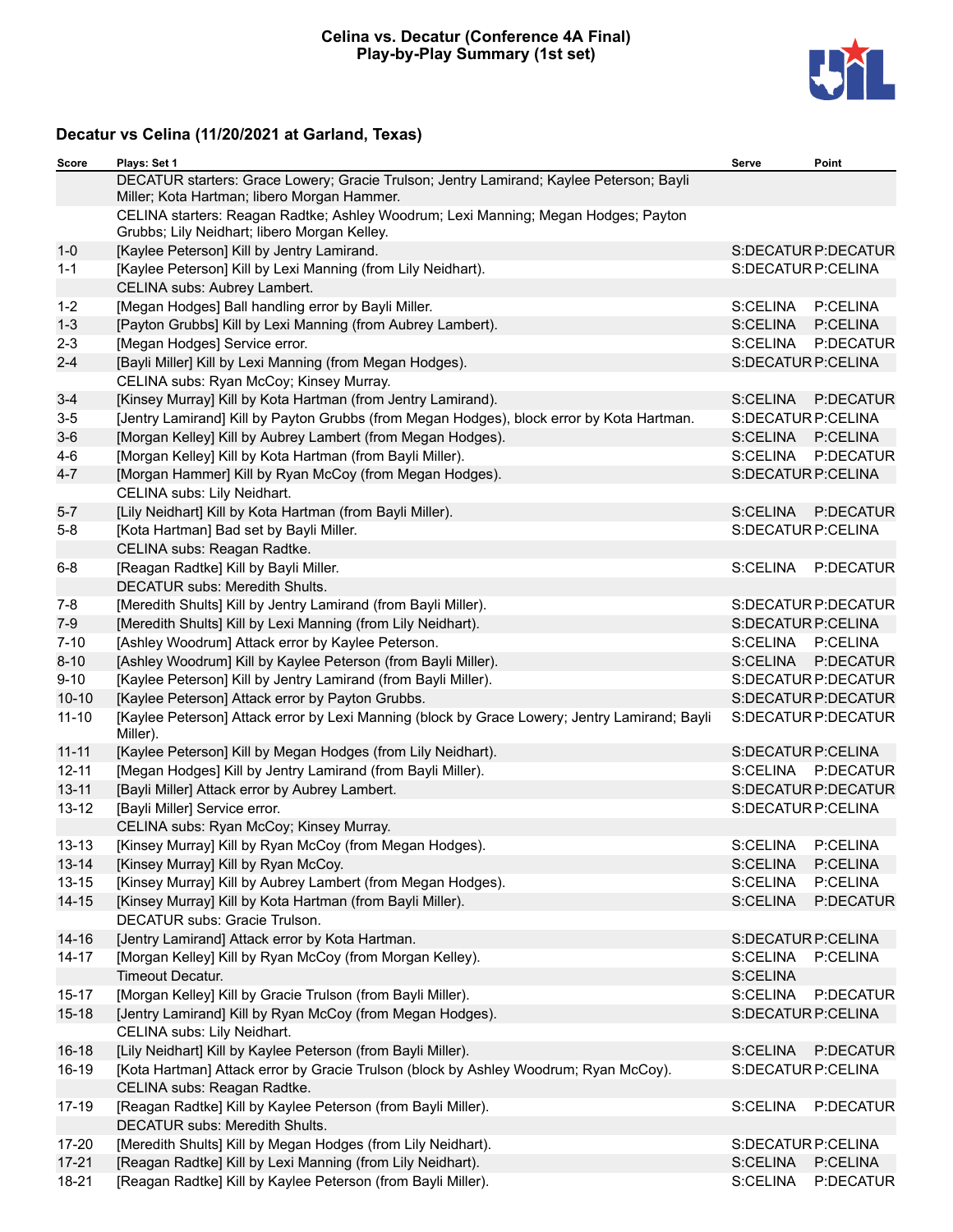| Score     | Plays: Set 1                                                 | Serve                | Point                 |
|-----------|--------------------------------------------------------------|----------------------|-----------------------|
| 18-22     | [Kaylee Peterson] Kill by Lexi Manning (from Lily Neidhart). | S: DECATUR P: CELINA |                       |
|           | Timeout Decatur.                                             | S:CELINA             |                       |
| 19-22     | [Morgan Kelley] Kill by Bayli Miller (from Kaylee Peterson). | S:CELINA             | P:DECATUR             |
| $20 - 22$ | [Bayli Miller] Attack error by Lexi Manning.                 |                      | S:DECATUR P:DECATUR   |
| 21-22     | [Bayli Miller] Kill by Jentry Lamirand (from Bayli Miller).  |                      | S: DECATUR P: DECATUR |
| $22 - 22$ | [Bayli Miller] Service ace (Reagan Radtke).                  |                      | S:DECATUR P:DECATUR   |
|           | Timeout Celina.                                              | S:DECATUR            |                       |
| $23 - 22$ | [Bayli Miller] Kill by Grace Lowery.                         |                      | S:DECATUR P:DECATUR   |
| 24-22     | [Bayli Miller] Kill by Kota Hartman (from Jentry Lamirand).  |                      | S: DECATUR P: DECATUR |
|           | Timeout Celina.                                              | S:DECATUR            |                       |
| $24 - 23$ | [Bayli Miller] Kill by Lexi Manning (from Megan Hodges).     | S: DECATUR P: CELINA |                       |
|           | CELINA subs: Ryan McCoy; Kinsey Murray.                      |                      |                       |
| $25 - 23$ | [Kinsey Murray] Kill by Kota Hartman (from Bayli Miller).    | S:CELINA             | P:DECATUR             |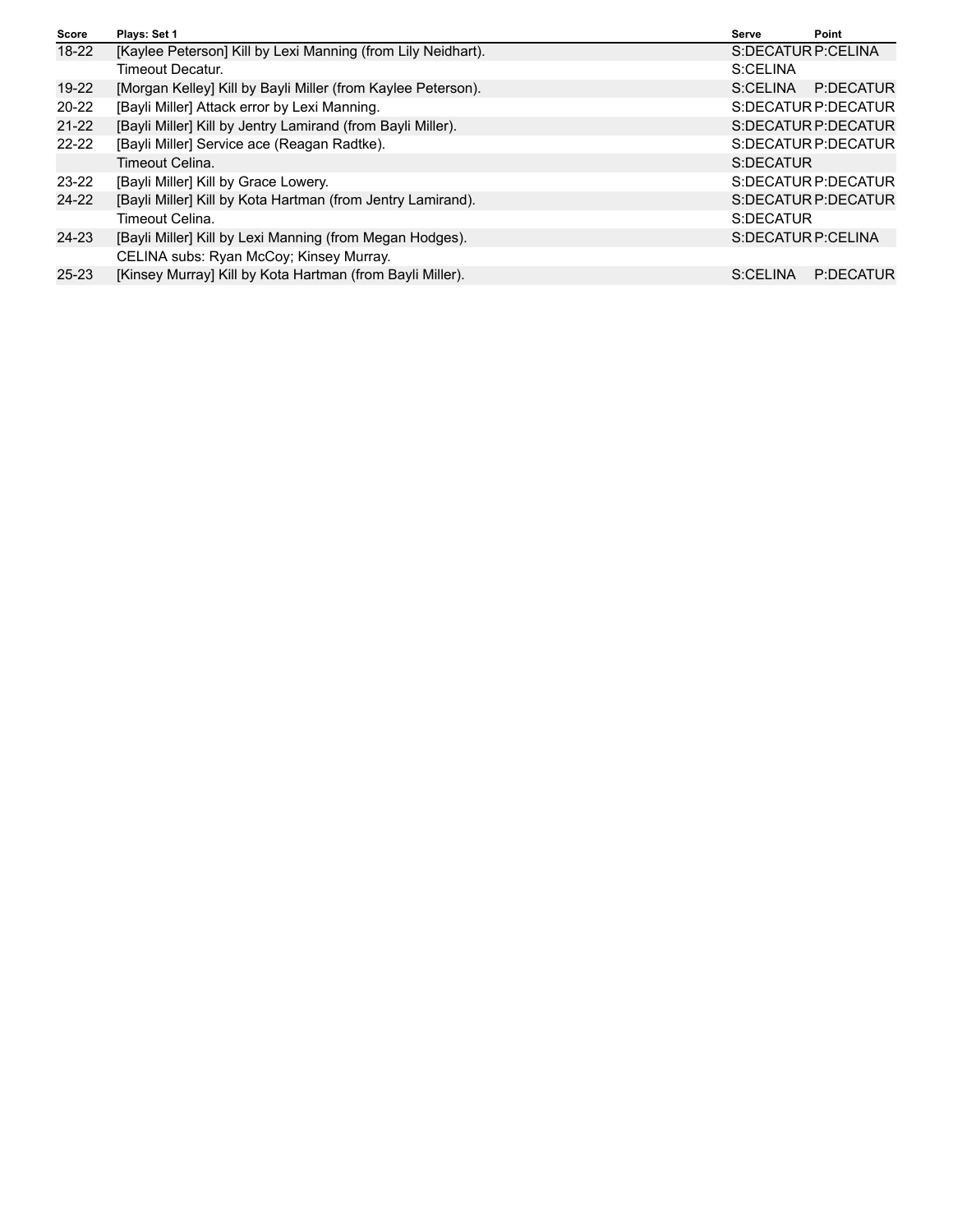#### **Celina vs. Decatur (Conference 4A Final) Play-by-Play Summary (2nd set)**



### **Decatur vs Celina (11/20/2021 at Garland, Texas)**

| Score     | Plays: Set 2                                                                                                                           | Serve              | Point               |
|-----------|----------------------------------------------------------------------------------------------------------------------------------------|--------------------|---------------------|
|           | DECATUR starters: Kaylee Peterson; Jentry Lamirand; Bayli Miller; Kota Hartman; Gracie<br>Trulson; Grace Lowery; libero Morgan Hammer. |                    |                     |
|           | CELINA starters: Aubrey Lambert; Megan Hodges; Lexi Manning; Payton Grubbs; Reagan<br>Radtke; Ashley Woodrum; libero Morgan Kelley.    |                    |                     |
| $0 - 1$   | [Megan Hodges] Kill by Lexi Manning (from Megan Hodges).                                                                               | S:CELINA           | P:CELINA            |
| $1 - 1$   | [Megan Hodges] Service error.                                                                                                          | S:CELINA           | P:DECATUR           |
| $1 - 2$   | [Kaylee Peterson] Attack error by Jentry Lamirand.                                                                                     | S:DECATUR P:CELINA |                     |
|           | CELINA subs: Ryan McCoy; Kinsey Murray.                                                                                                |                    |                     |
| $2 - 2$   | [Kinsey Murray] Kill by Jentry Lamirand (from Bayli Miller).                                                                           | S:CELINA           | P:DECATUR           |
| $3 - 2$   | [Bayli Miller] Kill by Kota Hartman (from Bayli Miller).                                                                               |                    | S:DECATUR P:DECATUR |
| $4 - 2$   | [Bayli Miller] Attack error by Ryan McCoy (block by Kota Hartman; Jentry Lamirand).                                                    |                    | S:DECATUR P:DECATUR |
| $5-2$     | [Bayli Miller] Kill by Jentry Lamirand (from Bayli Miller).                                                                            |                    | S:DECATUR P:DECATUR |
| $6 - 2$   | [Bayli Miller] Attack error by Megan Hodges (block by Jentry Lamirand).                                                                |                    | S:DECATUR P:DECATUR |
| $7 - 2$   | [Bayli Miller] Kill by Kota Hartman (from Bayli Miller).                                                                               |                    | S:DECATUR P:DECATUR |
|           | Timeout Celina.                                                                                                                        | S:DECATUR          |                     |
| $8 - 2$   | [Bayli Miller] Kill by Kota Hartman (from Bayli Miller).                                                                               |                    | S:DECATUR P:DECATUR |
| $8 - 3$   | [Bayli Miller] Kill by Ryan McCoy (from Megan Hodges).                                                                                 | S:DECATUR P:CELINA |                     |
| $9 - 3$   | [Morgan Kelley] Kill by Jentry Lamirand (from Bayli Miller).                                                                           |                    | S:CELINA P:DECATUR  |
| $10-3$    | [Jentry Lamirand] Attack error by Ryan McCoy.                                                                                          |                    | S:DECATUR P:DECATUR |
| $11 - 3$  | [Jentry Lamirand] Kill by Gracie Trulson (from Bayli Miller).                                                                          |                    | S:DECATUR P:DECATUR |
| $11 - 4$  | [Jentry Lamirand] Kill by Aubrey Lambert (from Megan Hodges).                                                                          | S:DECATUR P:CELINA |                     |
|           | CELINA subs: Lily Neidhart.                                                                                                            |                    |                     |
| $12 - 4$  | [Lily Neidhart] Kill by Kota Hartman (from Bayli Miller).                                                                              | S:CELINA           | P:DECATUR           |
| $13 - 4$  | [Morgan Hammer] Kill by Kaylee Peterson (from Jentry Lamirand).                                                                        |                    | S:DECATUR P:DECATUR |
| $14 - 4$  | [Morgan Hammer] Kill by Gracie Trulson (from Bayli Miller).                                                                            |                    | S:DECATUR P:DECATUR |
|           | Timeout Celina.                                                                                                                        | S:DECATUR          |                     |
| $15 - 4$  | [Morgan Hammer] Ball handling error by Lily Neidhart.                                                                                  |                    | S:DECATUR P:DECATUR |
| $15 - 5$  | [Morgan Hammer] Attack error by Kota Hartman.                                                                                          | S:DECATUR P:CELINA |                     |
|           | CELINA subs: Reagan Radtke; Lexi Manning.                                                                                              |                    |                     |
| $16-5$    | [Reagan Radtke] Kill by Kaylee Peterson (from Bayli Miller).                                                                           |                    | S:CELINA P:DECATUR  |
| $16 - 6$  | [Kota Hartman] Kill by Lexi Manning (from Lily Neidhart).                                                                              | S:DECATUR P:CELINA |                     |
| $17-6$    | [Ashley Woodrum] Kill by Kaylee Peterson (from Bayli Miller).                                                                          |                    | S:CELINA P:DECATUR  |
|           | <b>DECATUR subs: Meredith Shults.</b>                                                                                                  |                    |                     |
| $18-6$    | [Meredith Shults] Attack error by Lily Neidhart.                                                                                       |                    | S:DECATUR P:DECATUR |
| $19-6$    | [Meredith Shults] Kill by Kaylee Peterson (from Bayli Miller), block error by Megan Hodges.                                            |                    | S:DECATUR P:DECATUR |
| $20 - 6$  | [Meredith Shults] Kill by Kaylee Peterson (from Bayli Miller).                                                                         |                    | S:DECATUR P:DECATUR |
| $21-6$    | [Meredith Shults] Kill by Jentry Lamirand (from Bayli Miller).                                                                         |                    | S:DECATUR P:DECATUR |
| $22-6$    | [Meredith Shults] Kill by Jentry Lamirand (from Bayli Miller).                                                                         |                    | S:DECATUR P:DECATUR |
| $22 - 7$  | [Meredith Shults] Kill by Payton Grubbs (from Lily Neidhart).                                                                          | S:DECATUR P:CELINA |                     |
|           | CELINA subs: Aubrey Lambert.                                                                                                           |                    |                     |
| $22 - 8$  | [Megan Hodges] Bad set by Kota Hartman.                                                                                                | S:CELINA           | P:CELINA            |
| $22-9$    | [Megan Hodges] Service ace (Morgan Hammer).                                                                                            | S:CELINA           | P:CELINA            |
| $23-9$    | [Megan Hodges] Kill by Jentry Lamirand (from Bayli Miller).                                                                            | S:CELINA           | P:DECATUR           |
| $24-9$    | [Kaylee Peterson] Kill by Jentry Lamirand (from Bayli Miller).                                                                         |                    | S:DECATUR P:DECATUR |
| $24 - 10$ | [Kaylee Peterson] Service error.                                                                                                       | S:DECATUR P:CELINA |                     |
|           | CELINA subs: Ryan McCoy; Kinsey Murray.                                                                                                |                    |                     |
| $25 - 10$ | [Kinsey Murray] Kill by Grace Lowery (from Bayli Miller).                                                                              | S:CELINA           | P:DECATUR           |